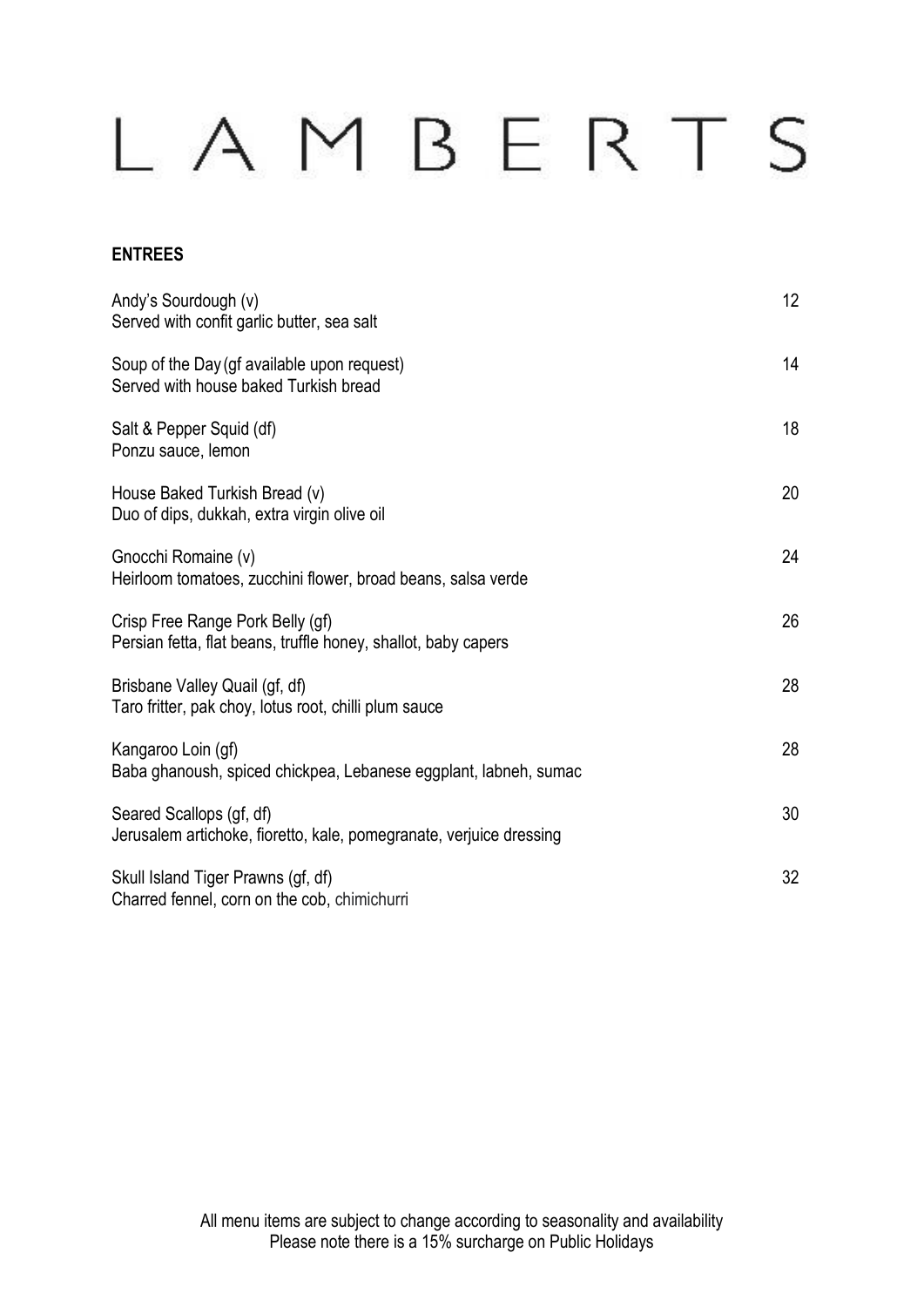#### **MAINS**

| Roasted Smoked Butternut (v, gf, df)<br>Cavolo nero, pine nuts, pepitas, crisp sage, pumpkin puree, maple                                                                   | 34 |
|-----------------------------------------------------------------------------------------------------------------------------------------------------------------------------|----|
| Herb Roasted Chicken Breast (gf)<br>Sous vide breast and leg, Paris mash, peas, snaps, zucchini, jus gras                                                                   | 38 |
| Coral Coast Barramundi (gf, df)<br>Variations of cauliflower, beans, almonds, raisin, capers                                                                                | 38 |
| Market Fish (gf available upon request)<br>Panzanella salad, sourdough, snow peas, pea shoots, roast tomato sauce                                                           | 38 |
| House Made Seafood Fettuccine (df)<br>Our signature dish – saffron fettuccine, ocean caught fish, prawns, mussels, squid, garlic & chilli<br>infused extra virgin olive oil | 39 |
| Duck a L'Orange (gf, df)<br>Roasted breast and confit leg, potato fondant, broccolini, orange, grand marnier sauce                                                          | 42 |
| White Pyrenees Lamb Rump (gf, df)<br>Green pea, heirloom carrots, saffron potato, rosemary jus                                                                              | 42 |
| 300g Sirloin<br>Duck fat potato, charred broccolini, pearl onion, red wine jus (gf, df)<br>or beer battered chips, garden salad (df)                                        | 48 |
| 200g Pure Prime Angus Tenderloin Marble score 3+<br>Duck fat potato, charred broccolini, pearl onion, red wine jus (gf, df)<br>or beer battered chips, garden salad (df)    | 56 |
| ON THE SIDE                                                                                                                                                                 |    |
| Garden salad, French salad dressing (v, gf, df)                                                                                                                             | 10 |
| Beer battered chips, aioli (v)                                                                                                                                              | 11 |
| Charred fioretto, green beans, raisin & caper dressing (v, gf, df)                                                                                                          | 12 |
| Grilled broccoli, toasted sesame, sea salt (v, gf, df)                                                                                                                      | 12 |
| Truffle fries, parmesan, truffle oil, aioli (v)                                                                                                                             | 13 |
| All menu items are subject to change according to seasonality and availability                                                                                              |    |

Please note there is a 15% surcharge on Public Holidays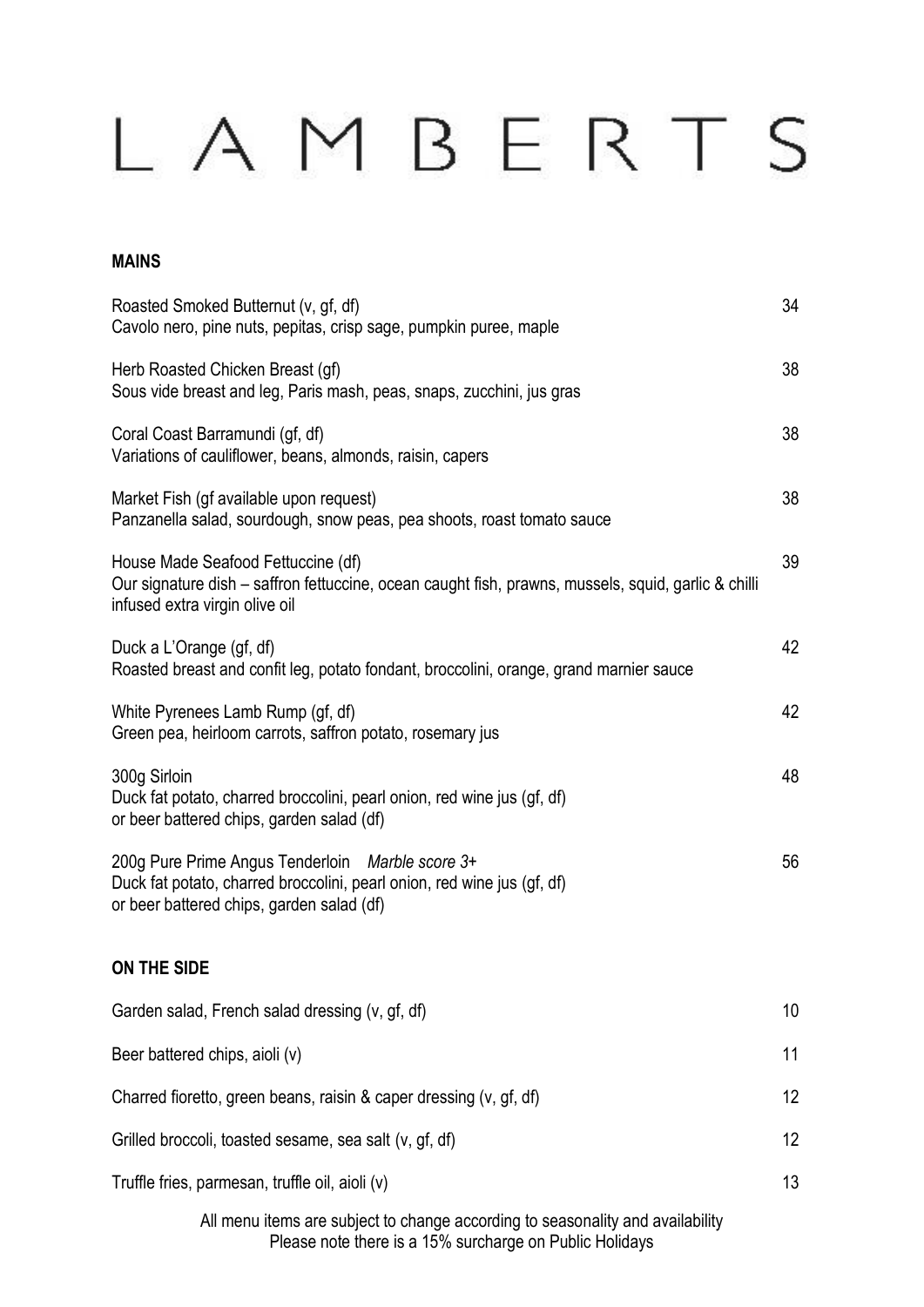#### **DESSERTS**

| Blueberry and Lime Cheesecake<br>White chocolate glaze, passionfruit macarons, lime syrup                   | 17.00 |
|-------------------------------------------------------------------------------------------------------------|-------|
| Tonka Bean Crème Brulee (gf available upon request)<br>Burnt sugar crust, citrus biscotti, raspberry sorbet | 17.00 |
| Strawberry and Coconut Moulin Rouge<br>Melting moments, vanilla cream, basil gel                            | 18.00 |
| Milk Chocolate and Hazelnut Tart<br>Poached pear, rosemary, pear sorbet, salted caramel                     | 18.00 |
| <b>Turkish Delight churros</b><br>Chocolate hummus, pistachio mousse                                        | 15.00 |
| <b>LIQUID DESSERTS</b>                                                                                      |       |
| Nutcracker<br>Vodka, Mozart Chocolate, Frangelico, Cream                                                    | 18.00 |
| <b>Brandy Alexander</b><br>Brandy, Crème de Cacao, Cream                                                    | 18.00 |
| Grasshopper<br>Crème de Cacao, Crème de Menthe, Cream                                                       | 18.00 |
| <b>LIQUEUR COFFEES</b>                                                                                      |       |
| Liqueur Coffee<br>Long Black, Sugar, Cream and Baileys, Grand Marnier or Jameson                            | 13.50 |
| Affogato<br>Espresso, Vanilla Ice Cream, Frangelico                                                         | 18.00 |
| Espresso Martini<br>Vodka, Kahlua, Gomme, Espresso                                                          | 18.50 |

All menu items are subject to change according to seasonality and availability Please note there is a 15% surcharge on Public Holidays